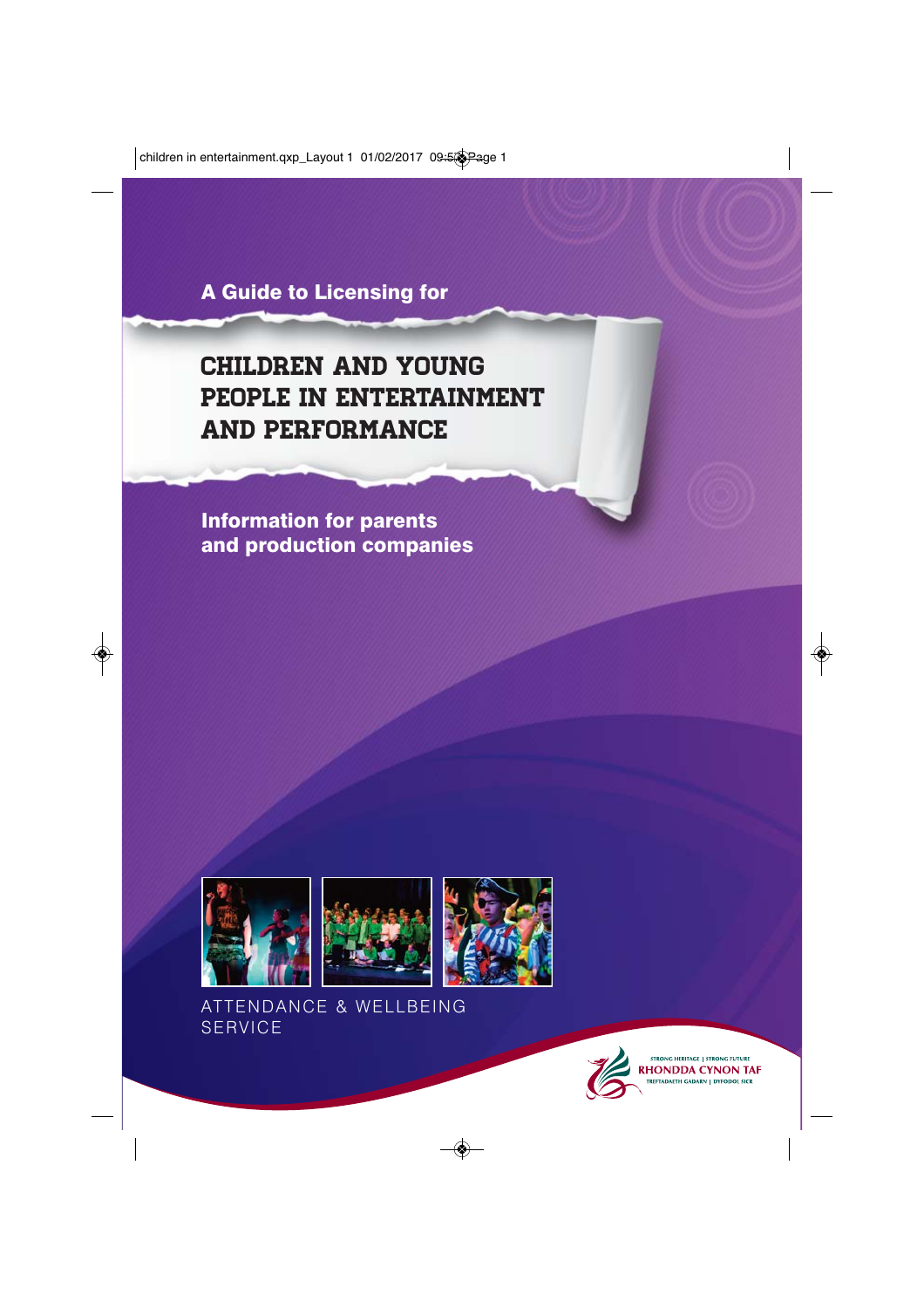## **INTRODUCTION**

Many children and young people enjoy performing, whether in plays, films, advertising, on television or in modelling. Parents enjoy supporting them, seeing them succeed and enjoying the experiences they have. There are laws designed to protect children and young people from being exploited and/or harmed and to ensure their health and safety. (Children and Young Person's Act 1963 and the Children (Performance) Regulations 2015).

Performance licenses are granted by the Local Authority, (the LA) when it is satisfied that:

- Education/health will not suffer
- The place of the performance/rehearsal is appropriate and satisfactory
- The conditions of the licence will be observed
- The child/young person is suitably chaperoned

The LA is empowered to refuse or withdraw a licence if it is not satisfied that the above will be met or if there are concerns for the welfare of your child. In Rhondda Cynon Taf the responsibility for child licensing rests with the Attendance & Wellbeing Service (AWS).

The law applies to all children and young people from birth until the completion of compulsory school i.e. the last Friday in June in the school year in which a child attains the age of 16.

#### What types of performance need a licence?

All performances

- For which a charge is being made
- Which are staged at licensed premises or a registered club
- That are broadcast or recorded and intended for public exhibition
- Held during the school term

Some examples: - whilst children and young people from dance schools must be licensed to perform in shows, school performances do not need a licence. All children and young people working as models or auditioning for television shows must be licensed.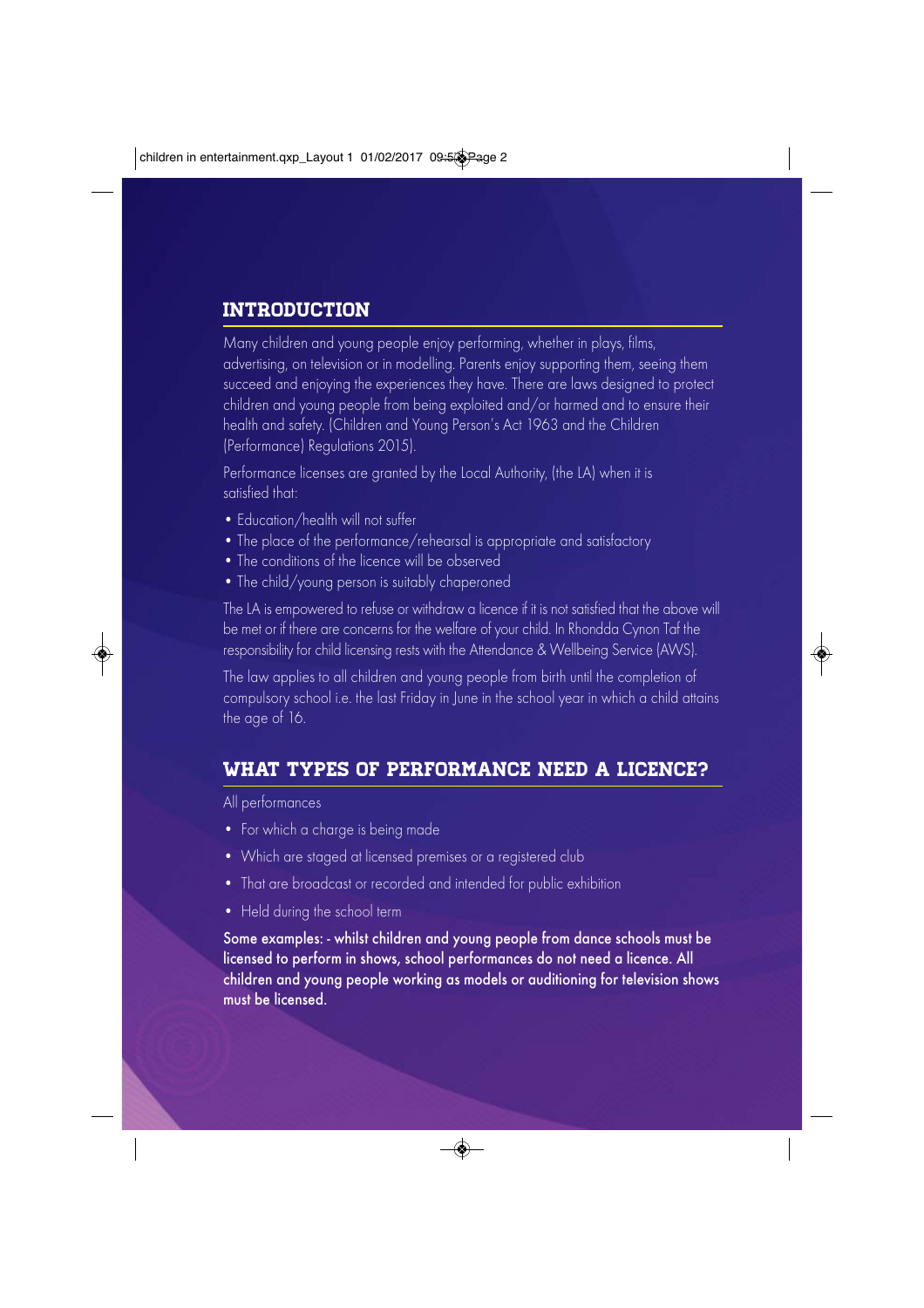# LICENCE APPLICATION

The licence application must be accompanied by:-

- Two recent passport-sized photographs of the child;
- Proof of the child's date of birth (copy of birth certificate or back page of valid passport);
- Health declaration form:
- Letter from the child's headteacher agreeing to the child's absence from school and/or confirming that the proposed performances will not be detrimental to the child's education;
- Production company's safeguarding policy;
- Production company's risk assessment.

# Travel arrangements

The licence holder (agent/agency/production company) is responsible for making sure that there are suitable arrangements in place for a child/young person to be returned home or to another pre arranged and agreed destination at the end of the performance/rehearsal each day and when making such arrangements consider the age of the child.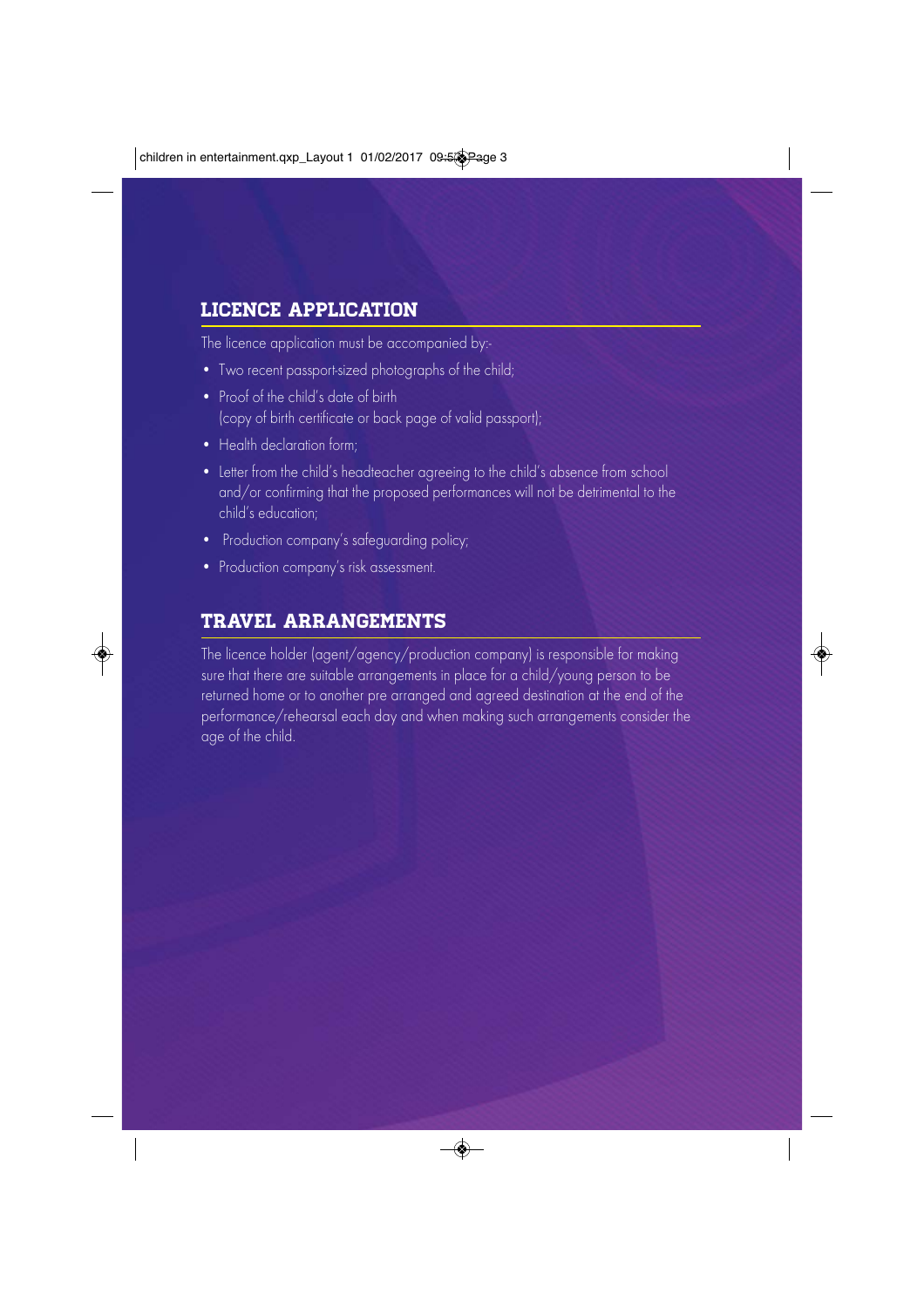#### **CHAPERONES**

Children (Performance) Regulations 2015 state that children taking part in performances must be supervised by a chaperone (parents can and generally do chaperone their children). The LA may think it appropriate that children be taught during the period they are missing school. The named licence holder employs the chaperone and is responsible for keeping them fully advised of all arrangements made for those children and young people in their care.

#### **Broadcast or recording performances**

|                                                               | $\sim$                         |                              |                  |
|---------------------------------------------------------------|--------------------------------|------------------------------|------------------|
|                                                               | <b>Birth to</b><br>< 5 years   | 5 <sub>to</sub><br>< 9 years | 9 to<br>16 years |
| Maximum hours at a place of<br>performance or rehearsal       | 5 hours                        | 8 hours                      | 9.5 hours        |
| Earliest/latest times at place of<br>performance or rehearsal | $\overline{Z}$ am $-$<br>10 pm | $7$ am - 11pm $7$ am - 11pm  |                  |
| Maximum period of continuous<br>performance or rehearsal      | 30 minutes                     | 2.5 hours                    | 2.5 hours        |
| Maximum number of hours for<br>performance or rehearsal       | 2 hours                        | 3 hours                      | 5 hours          |

Age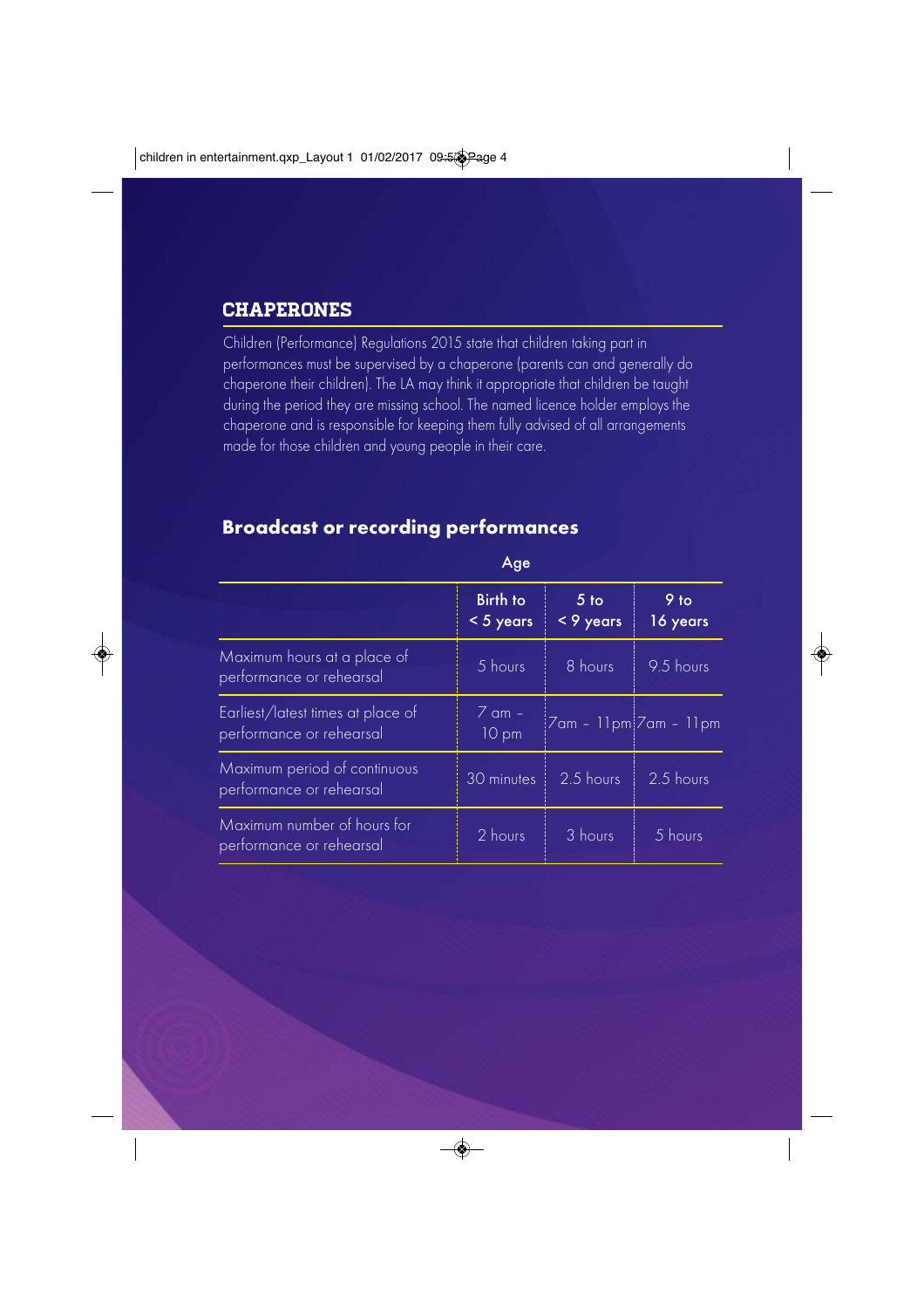## Performances abroad

No child /young person is permitted to travel abroad (outside GB and Northern Ireland) to perform without a licence granted for the purpose by a local authority Justice of the Peace (JP). Notice is also given to the district Chief Police Officer.

#### LENGTH OF TIME PERFORMING

A child can take part in performances (including rehearsals) for no more than six days in a row, in order to give them time to recover and to allow them time away from the production. This can continue for no more than eight weeks. If a child works for this maximum time, they must have a minimum break of fourteen days before their next performance. This rule will not apply if the child's licence specifies fewer than 60 days of performance. However, the authority can decide to limit the length of time performing for any child through conditions on the licence if it feels that the schedule would affect their education or wellbeing.

#### What happens next?

Once a licence is approved it will be forwarded to the applicant (production company/agent/agency) and a copy sent to parents. If your child is performing outside Rhondda Cynon Taf then a copy is also sent to that authority's licensing department for their information.

The LA can visit locations to check that they are suitable and that children and young people are being looked after properly.